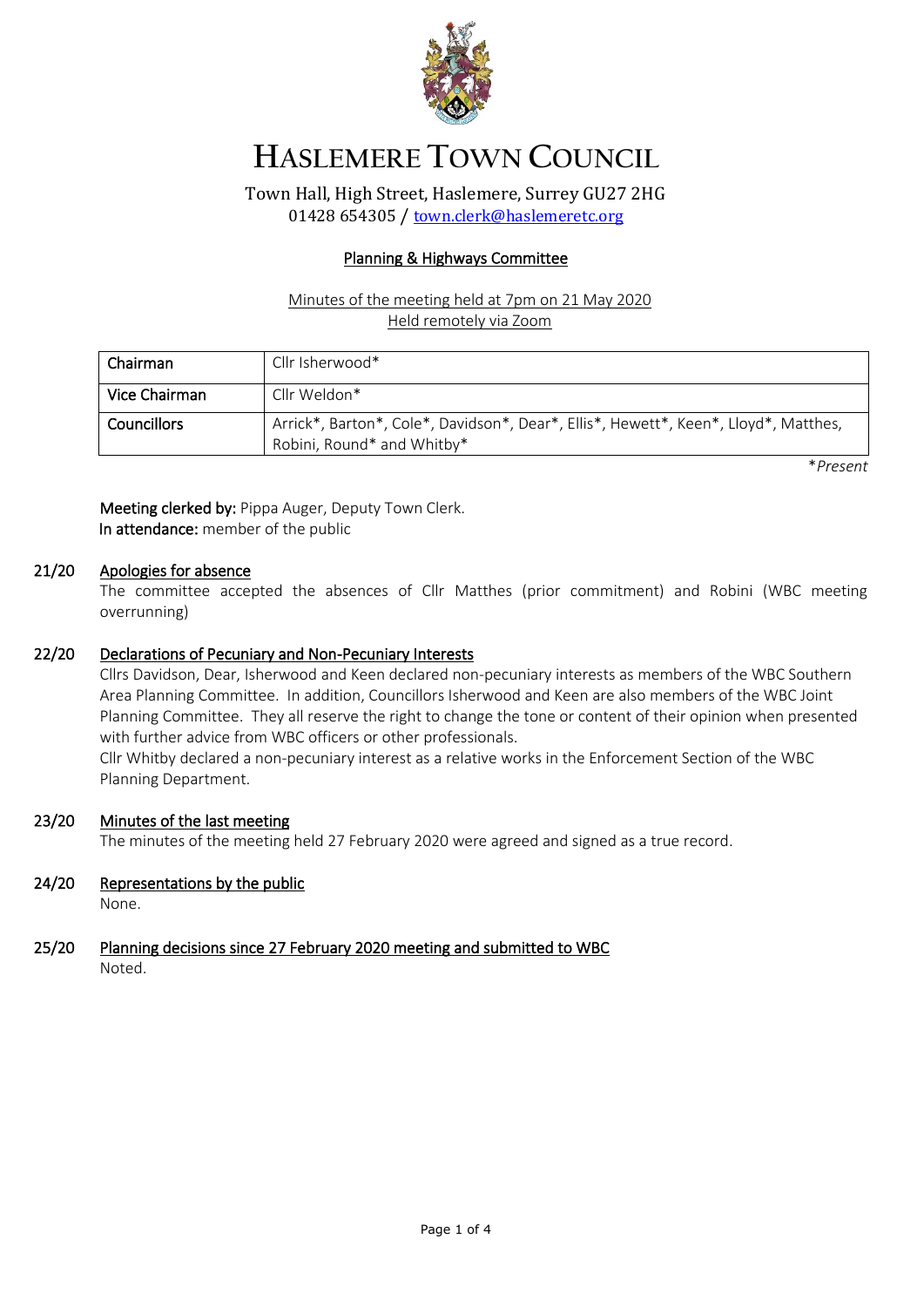# 26/20 Planning applications

| Ref          | Proposal                                                                                                                                                                                                                               | Site Address                                                                 | Comments                                         |
|--------------|----------------------------------------------------------------------------------------------------------------------------------------------------------------------------------------------------------------------------------------|------------------------------------------------------------------------------|--------------------------------------------------|
| WA/2020/0628 | Erection of outbuilding<br>following demolition of<br>existing garage.                                                                                                                                                                 | <b>BROOM PATCH,</b><br>LINKSIDE WEST,<br><b>HINDHEAD</b><br><b>GU26 6PA</b>  | Objection - see separate<br>comments             |
| WA/2020/0647 | Construction of vehicular<br>access with dropped kerb,<br>parking area and associated<br>works.                                                                                                                                        | STURT FARM,<br>STURT ROAD,<br><b>HASLEMERE</b><br><b>GU27 3SE</b>            | No objection                                     |
| WA/2020/0625 | Erection of extension<br>following demolition of<br>existing.                                                                                                                                                                          | OAKDALE COTTAGE,<br>46<br>STURT ROAD,<br><b>HASLEMERE</b><br><b>GU27 3SD</b> | No objection                                     |
| WA/2020/0618 | <b>Certificate of Lawfulness</b><br>under Section 192 for<br>erection of extension<br>following demolition of<br>existing conservatory.                                                                                                | COBWEBS, 50<br><b>WEST STREET,</b><br><b>HASLEMERE</b><br><b>GU27 2AP</b>    | No objection                                     |
| WA/2020/0627 | Erection of extension.                                                                                                                                                                                                                 | 43 WEYCOMBE ROAD,<br>HASLEMERE<br><b>GU27 1EQ</b>                            | No objection                                     |
| CA/2020/0051 | HASLEMERE<br><b>CONSERVATION AREA</b><br><b>REMOVAL OF TREES</b>                                                                                                                                                                       | <b>4 SANDROCK</b><br>HASLEMERE<br><b>GU27 2PS</b>                            | No objection subject to<br>tree officer approval |
| WA/2020/0620 | Erection of extension.                                                                                                                                                                                                                 | HEATHER HILL, 64<br>PETWORTH ROAD,<br>HASLEMERE<br>GU27 3AU                  | No objection                                     |
| WA/2020/0636 | Construction of 2 dormer<br>windows following removal<br>of 2 existing rooflights.                                                                                                                                                     | CHANNICK COTTAGE,<br>CLOVELLY ROAD,<br><b>HINDHEAD</b><br><b>GU26 6RW</b>    | No objection                                     |
| WA/2020/0673 | Alterations to elevations<br>and construction of dormer<br>windows.                                                                                                                                                                    | 28 THE AVENUE,<br>HASLEMERE<br><b>GU27 1JT</b>                               | No objection                                     |
| DW/2020/0017 | The erection of a single<br>storey rear extension which<br>would extend beyond the<br>rear wall of the original<br>house by 5.19m, for which<br>the height would be 3.54m,<br>and for which the height of<br>the eaves would be 2.82m. | WYNYATES,<br>TENNYSONS LANE,<br>HASLEMERE<br><b>GU27 3AF</b>                 | No objection                                     |
| WA/2020/0681 | Erection of extension<br>following demolition of<br>existing.                                                                                                                                                                          | WELL LANE COTTAGE,<br>WELL LANE,<br>HASLEMERE GU27 2LB                       | No objection                                     |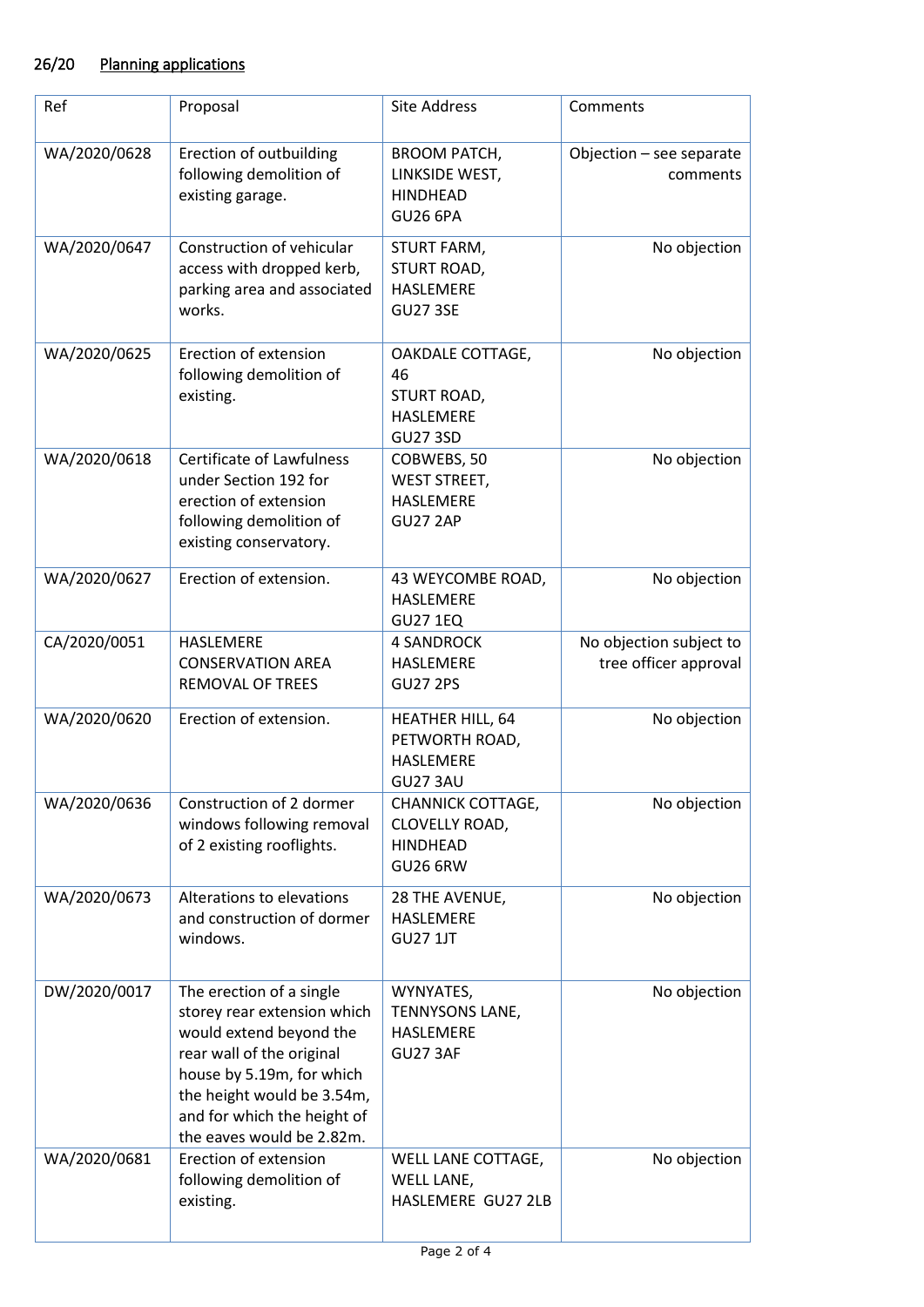| WA/2020/0666  | <b>Certificate of Lawfulness</b><br>under Section 192 for the<br>erection of an outbuilding<br>(revision of<br>WA/2020/0269).                                                                                                     | LANDFALL,<br>THREE GATES LANE,<br>HASLEMERE<br><b>GU27 2ET</b>                                           | No objection                                     |
|---------------|-----------------------------------------------------------------------------------------------------------------------------------------------------------------------------------------------------------------------------------|----------------------------------------------------------------------------------------------------------|--------------------------------------------------|
| TM/2020/0070  | <b>APPLICATION FOR WORKS</b><br>TO TREE SUBJECT OF TREE<br>PRESERVATION ORDER<br><b>WA94</b>                                                                                                                                      | 5<br><b>HOLLY RIDGE</b><br>HASLEMERE<br><b>GU27 2NP</b>                                                  | No objection subject to<br>tree officer approval |
| CA/2020/0055  | HASLEMERE<br><b>CONSERVATION AREA</b><br><b>WORKS TO TREES</b>                                                                                                                                                                    | VERANDAH COTTAGE,<br>LOWER STREET,<br>HASLEMERE<br><b>GU27 2PE</b>                                       | No objection subject to<br>tree officer approval |
| CA/2020/0054  | HASLEMERE<br><b>CONSERVATION AREA</b><br><b>WORKS TO TREE</b>                                                                                                                                                                     | <b>41A LOWER STREET</b><br>HASLEMERE<br><b>GU27 2NY</b>                                                  | No objection subject to<br>tree officer approval |
| WA/2020/0665  | Application under Section<br>73 to vary Condition 1 of<br>WA/2019/1371 (approved<br>plan numbers) to allow an<br>additional window and door<br>to the upper floor<br>extension.                                                   | LANGHAM COURT,<br><b>HUNTINGTON HOUSE</b><br>NURSING HOME,<br><b>HUNTINGTON HOUSE</b><br>DRIVE, HINDHEAD | No objection                                     |
| NMA/2020/0063 | Amendment to<br>WA/2018/0745 for<br>Omission of roof light at<br>high level above stair well.<br>Increase in area of vertical<br>wall tiling at first floor level,<br>front elevation South-West.                                 | LAND AT LITTLE JOHN,<br>TOWER ROAD,<br><b>HINDHEAD</b><br><b>GU26 6SU</b>                                | No objection                                     |
| DW/2020/0019  | The erection of a single<br>storey rear extension which<br>would extend beyond the<br>rear wall of the original<br>house by 6.5m, for which<br>the height would be 3m,<br>and for which the height of<br>the eaves would be 2.8m. | MAPLE LEAF,<br>HIGHFIELD CRESCENT,<br><b>HINDHEAD</b><br><b>GU26 6TG</b>                                 | No objection                                     |
| WA/2020/0712  | Erection of extensions and<br>alterations.                                                                                                                                                                                        | <b>22 CHERRY TREE</b><br>AVENUE,<br>HASLEMERE GU27<br>1JW                                                | No objection                                     |
| WA/2020/0711  | <b>Erection of extensions</b><br>(revision of<br>WA/2019/1913).                                                                                                                                                                   | 10 SUNVALE AVENUE,<br>HASLEMERE GU27 1PH                                                                 | No objection                                     |
| WA/2020/0730  | Erection of extensions and<br>alterations for use as low-<br>dependency patient ward<br>rooms, patient activity<br>rooms, support spaces and<br>staff residential<br>accommodation ;associated                                    | ST JOSEPHS CONVENT,<br><b>HOLY CROSS</b><br>HOSPITAL,<br>HINDHEAD ROAD,<br>HASLEMERE<br><b>GU27 1NQ</b>  | No objection                                     |